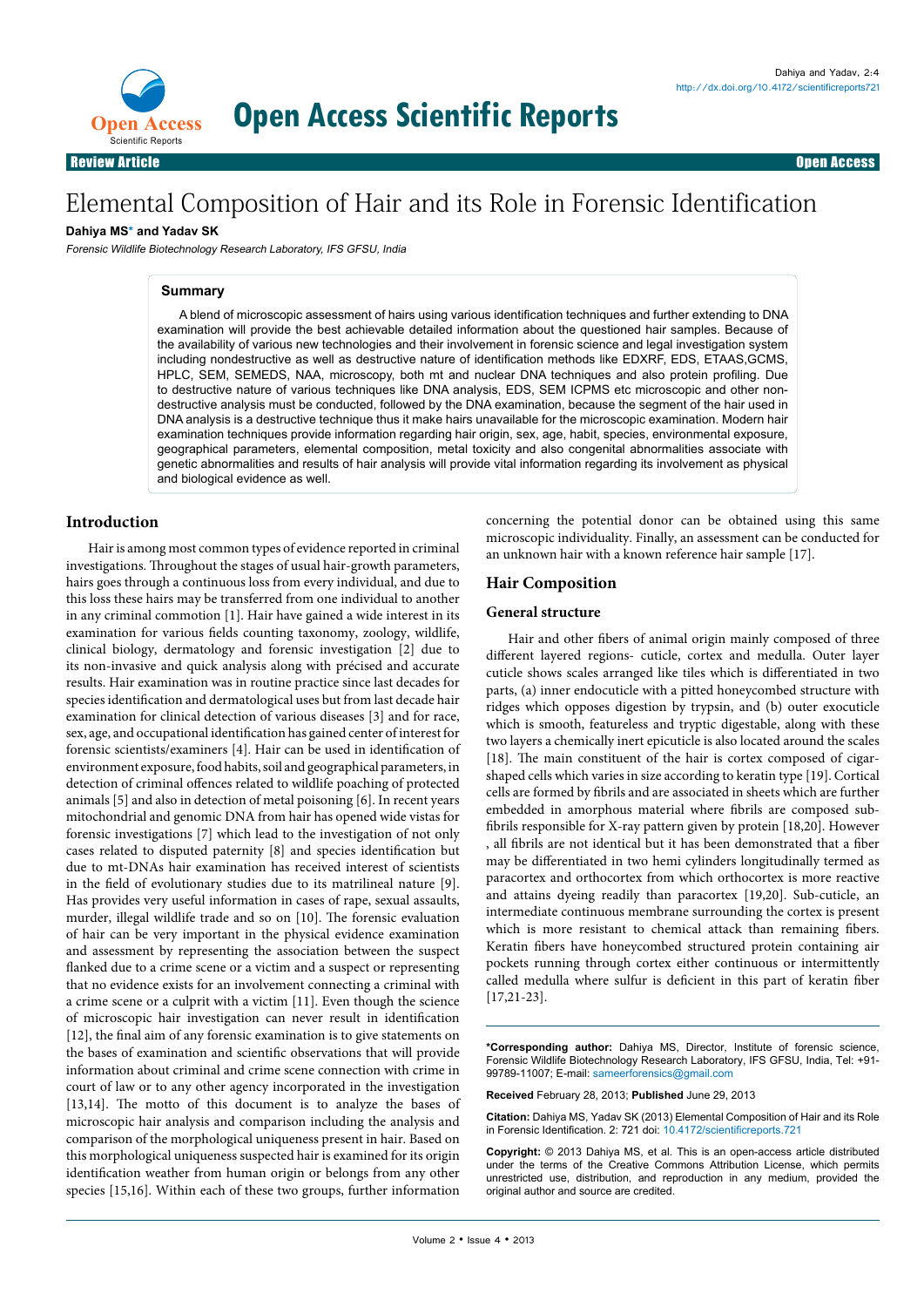#### **Chemical composition**

The hair and related keratin are fundamentally composed of the condensation of α-amino acids; these are linked in a plane by electrovalent salt linkages, and by covalent cystine linkages, between hydrogen bonding within suitably arranged peptide groups and with polar side charged chains and in other by less Vander Waal forces [24]. Fibers are not, however, uniform and two regions- amorphous and crystalline have been differentiated. The segment of the hair responsible X-ray photographs of keratin is some 20% crystalline in nature [25- 28]. When this keratin fiber is stretched, it gains the structure of fully extended peptide chains as observed in stretched silk therefore it was concluded that the peptide chains of unstretched α-Keratin are folded and when the fiber is stretched to give the β-form of keratin where the folded chains are made straight [29-32].

#### **The pigmentation of animal fibre**

Melanin is mainly responsible for the many shades of black, brown and other shades of hair and is found in the form of granules which are seldom uniformly distributed in fibre or in crimpy fibres the pigmentation is asymmetrical [33]. More pigmentation is observed in paracortex than orthocortex, this asymmetrical distribution of granules is originated by differential allocation of melanocytes inside the follicular bulb where the fibre is formed [34]. Electron microscopy of the melanin granules revealed their egg-shaped bodies; the ratio varies in major and minor axis with the origin of granules. The Pigments get deposited over the layers of the granules in hair made up of layers formed of proteins [35,36]. Electron micrographs showed the axis of granules tends to lie parallel to the axis of cortical cells, and granules are arranged end to end on rows covered by fiblillar keratin. Melanins are chemically inert in nature and are polymers of high molecular weight and known to be formed due to the action of tyrosinase to yield indole-5-60quinone which then polymerizes [37]. Several researches have revealed that natural melanins show close association with metals, especially iron and with proteins [38-40].

#### **Effect of Age, Sex and Color on Composition**

A research on south Poland revealed that the hairs of children below age 15 showed a tendency to have more levels of sodium, potassium, phosphorus, aluminum, boron, lead, chromium, gold, platinum, beryllium and tungsten and less calcium, cooper, vanadium, tin, barium, silver and zirconium than hairs of older people [41]. Hair of individuals from age of 15-25 contains more calcium, zinc, silicon, magnesium and strontium and lower amounts of sodium and potassium whereas adults in the age of 25-45 showed higher percentage of calcium, silver, and zirconium with lower levels of sodium and potassium. Analysis of people of age group 45-65 years revealed lower amounts of calcium, zinc, magnesium, strontium, silver and zirconium and higher amounts of sodium, potassium, cooper, vanadium and tin [42-44].

Research studies on hair color by chojnacka and his co-researchers revealed the differences between the hair samples having various colors and suggested that naturally colored hairs have less amounts of Sr, Ba, Ca, Mg, W, Mo, Ag and Mn than in artificially colored hairs and generally, artificially colored hairs contains more of all elements. In naturally colored hairs the highest amount was of Si, Ni, Cd, Au, Sb, and lowest are of V and Mo in dark and blond hair. When comparing the effect of sex it was observed that male hairs contains more amount of lead and females have highest amount of Ca, where Co content has no significant variations and following results were observed in

Page 2 of 5

common as Ni content is higher in females and males have higher amounts of Cu and Pb. Higher amount of lead is observed in children whereas older ones have lower amount of Zn and cadmium was not having any functionality depending on age, sex and colour [45-47].

#### **Absorption of the Elements in Hair**

The adsorption of elements on hair like zinc, lead depends on the acidity of the hair as hairs are ion exchanges. Alkaline metals were loosely bound whereas alkaline earth metals are bounded at a great extent observed during removal of metals from hair in detergents. Researches revealed that hair absorbs metals greatly in alkaline pH whereas decreasing the pH below 4 starts elution of metals to some extent. Acidity of the hair depends on negative and positively ionizable groups present on the hair which is influenced by hair treatments, where waving effects greatest and the samples with permanent waving showed higher adsorption rate for metals. Calcium levels were increased on the part of hair shaft after waving that may be due to tap water calcium adsorption on the hair. The findings on hair research suggested that hair is an ion exchanger, with pKa between 4.5 to 5.0 which is relatively close to 4.25 of "y-carboxyl or 3.7 of 13-carboxyl and far from sulfhydryl and sulfonyl group i.e. 10.28 and 1.5 respectively [48-49].

## **Hair-Metal Binding**

Metal analysis concerning process of incorporation of metals including biochemical and surface binding had provided significant clues in identification of metal toxicity and deficiency of essential metals. Many essential elements are required for the synthesis of proper structure of keratinized hair fiber where some are incorporated as surface binders and remaining get involved from biological transport from the body hair surface is considered as a binder for metals and the shaft is proteineous in nature which contains about 11-18 percent of sulfur-containing amino acids that may be cysteine and its dimmers cystine and trace amount of methionine sulfur is also present [50]. The shafts over the skin layer is metabolically inactive and have a layer of cuticle cells above cortical cells which results in formation of bulk hair shaft and a central core of the medullar part. The cells in the hair degenerate and show a continuous loss of the elements present inside the skin layer [51]. The persistansive characteristic to metal and sulfur bonding is supported by extractability of the metals from hair to be nonconsistent with sulfur binding. In general sulfur-metal bonds are not stable as evidenced by the reaction between dilute acid and Zinc Sulfide due to formation of hydrogen sulfide and Zinc is used in formation of monosulfides used in laboratory production of cysteine and ferric catalyzed oxidation of cysteine to cystine in basic pH whereas Zinc and sulfur binding had proved by libration of Zinc in acid in case of soluble proteins, where Mercury-Sulfur bond is highly stable. Sulfide of cooper is similar to mercury-sulfur bond except a slight degree of separation where mercaptan provides stability to cupric sulfide. Silver-Sulfur bond is also slightly unrelated to the cooper-sulfur and mercurysulfur bonds which only lean removal of added silver from hair was reported by bate. Other tests had specified the association of cooper with hair including non-sulfur bound cooper in hair [52-53].

Hair shows a significant higher absorption of elements at pH-6 then pH while, before this experimental repot carboxyl groups was assumed to be responsible for metal binding as unbound carboxyl groups were more protonated in lower pH media rather than towards acidic pH and shows a small amount of carboxyl amino's binding with cations of metals but Sulfur-Metal bonds could affect not only carboxyl involvement, in protein polymers alpha-carboxyl groups of amino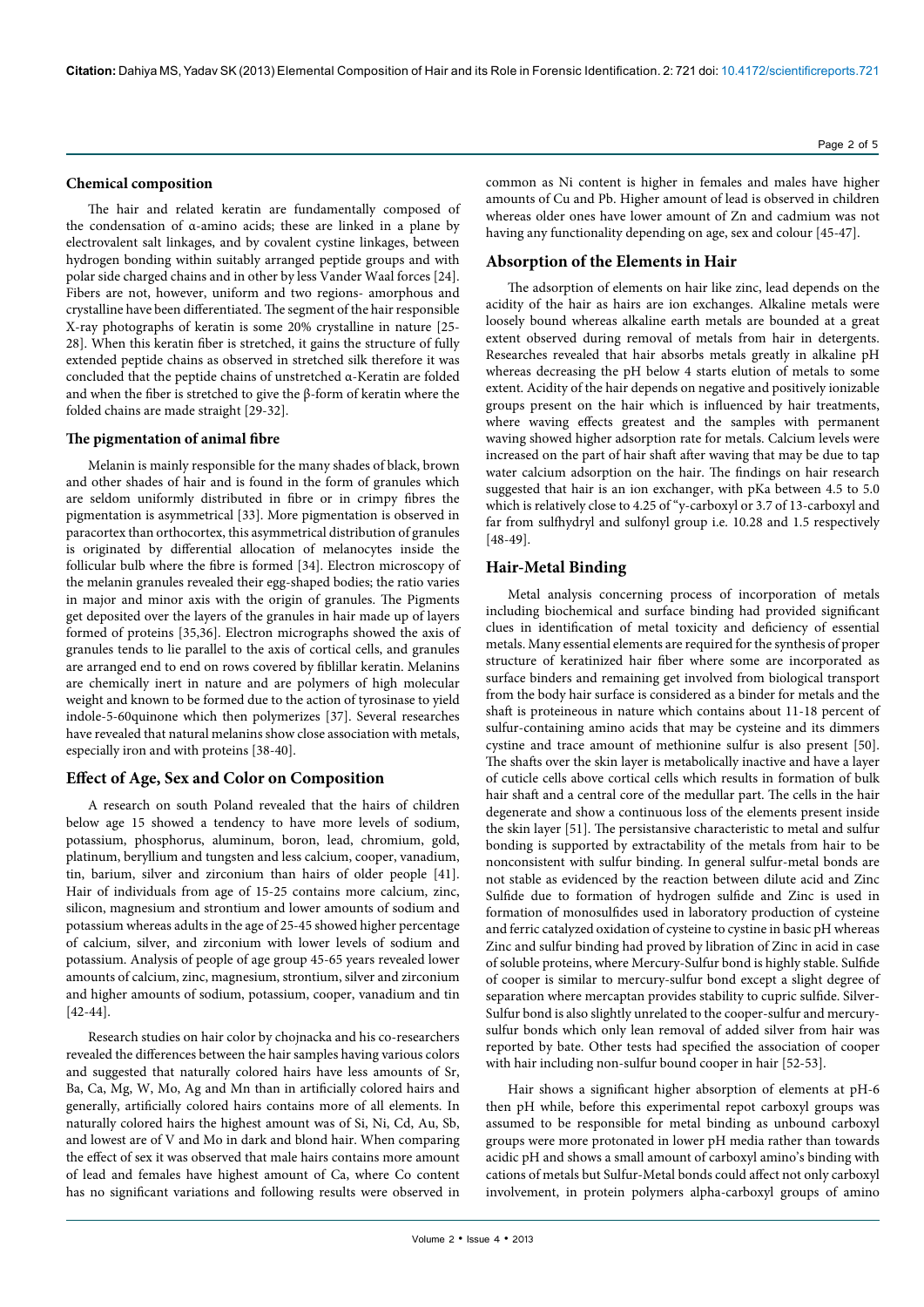acids are bound in amide formations and hair contains for about 19% if dicarboxylic amino glutamic and aspartic acids. Serine hydroxyl group and some nitrogen group's dipole bonding are also possible and some anionically charged non-metals were separated in hair to find more metals at lower pH [54].

When mare carboxyl anions on hair would be neutralized by protonation. The incorporation of metals to hair occurs in hair bulb due to secretary mechanism inside skin or at surface of skin. The cuticle layer of hair contains sulfhydral groups longer than inside cortex.

Metal incorporation may also occur directly at keratogenous zone above the hair bulb which results in the presence of cystine in sweat which includes the secretion of sweat and sebaceous glands. Sweat has noncrediated as a hair metal content factor where as a significant loss of some trace metals have been reported. Sebaceous glands are attached to hair canals just inside the skin layer where the sebum is secreted by gland which is incorporated by keratinized hair shaft. Reports revealed more accumulation of elements in growing hair than in stagnant hair growths [55-57].

## **Uses of Hair Analysis**

Hair of all the organisms varies in a numerous ways including morphological appearance, physiology, genetic makeup, elemental composition and trace elements. Animals from same family have similar characters then with others. Taxonomists and forensic examiners search for identification of these differences for using the results in differentiation and to classify the organisms for solving crime and taxonomic issues. Not only for forensic examiners hair have played a vital role for wildlife biologist, archaeologists, anthropologist and textile conservators. Many researchers have revealed the morphological hair characteristics using various microscopic techniques based on their medullary index and scale pattern using Scanning Electron Microscopy (SEM) as well as light microscopy. Scientists and forensic examiners have incorporated SEM and TEM studies in identification of hair samples from different species in cases related to wildlife crime, textile industry frauds, taxonomic classification and also in cases involving hair as a physical evidence either in identification of origin, or sex in rape assaults or in cases where domestic animals were involved. Hair can be used in identification of various crimes in ways to identify geographical location, elemental composition, species, sex, occupation, food habits and also the environmental conditions.

#### **Microscopic examination**

 There are different characteristics associated with hair identification using three different anatomical regions present in hair: inner Medulla, outer cuticle and intermediate cortex. Cuticle is differentiated on the bases of scale pattern and also on the bases of scale layer difference using SEM and other parameters like width of the cuticle, the changes in the thickness throughout the hair, presence of the pigments. Nature of the cuticle margin may vary from smooth, looped, ragged to damage. The cortex can provide information regarding the density, organization, size, and distribution of the pigments and it varies tremendously between racial groups. The medulla also provide information regarding its pattern varying from continuous, discontinuous, fragmented to absent in hair. The presence of root cells provides the information regarding the force used to pullout the hair and the root point of the hair also provides information regarding instrument/ weapon used to cut the hairs [58,59].

#### **Chromatographic examination of the hair**

Chromatography of the hair provides the information regarding the use of hair oil, hair colors, natural herbs, dyes and also hair shower gels. The information regarding the hair oil analysis leads the identification of the suspects from their hair oil as well as sprays, gels and hair colors/dyes. Thin layer chromatography, high pressure liquid chromatography and gas chromatography are commonly used in this type of identification. Sometimes artificial treatment results in a line of demarcation that provides a notable change in colour along the length of the hair. Bleaching will results in removal of pigments [60].

## **Inductive coupled plasma-mass spectroscopy (ICPMS) examination**

 Interest in hair as a clinical sample as well as in forensic identification has increased in current years due to its advantages offered by human hair over other specimens like blood and urine. Hairs provides information regarding variations in trace elements by ICPMS will provide many advantages over other biological samples as the concentrations of almost all trace metals are found to be higher in hair then in other materials; specimens can be collected more quickly, easily and does not require special storage conditions like blood, tissue and other body fluids. Urine and blood provides short time responses while the elemental concentrations in hair provide a retrospective index of trace elements. Nitrogen and hydrogen peroxide digestion is followed in ICPMS which offers a significant method for confirmation of different metals present in hair those can be used to study the environmental exposure, smoking habit, feeding habits and also regarding the information of geographical area. ICPMS has been showed to be a superior method for the multi-elemental determination of minor and trace elements in hair tissue samples [61].

## **Energy dispersive spectrum and energy dispersive X-Ray fluorescence analysis**

EDXRF and EDS analysis provides both weight and atomic percentage of the elements present in hair which lead to identification of species and helps in identification of the geographical area of the suspect or of the victim. EDXRF provides a non-destructive technique and requires a less amount of sample which can further be used for other identification methods. Although EDS is a destructive technique for identification but it requires very less amount of the sample and can be done from just 1-2 mm of the hair sample [62,63].

## **Electro Thermal Atomic Absorption Spectroscopy (ETAAS) analysis**

Only 0.02-0.04 mg of the hair samples are required for the analysis and can be inserted directly in to the system without treatment in the platform of solid sampling auto-samplers. Provides a rapid identification with references and facilitates the quicker examination of the hair samples for identification of metals present inside hairs so that detailed information can be obtained regarding the occupational or environmental exposure and also provides information regarding the deficiency of trace elements which can further be of use in medical diagnosis [1,9,28,63].

#### **Hair Analysis using Neutron Activation Analysis (NAA)**

With growing industrialization and technological advancements, human exposure of toxic trace elements has become a major environmental issue as well as it has gained wide interest of forensic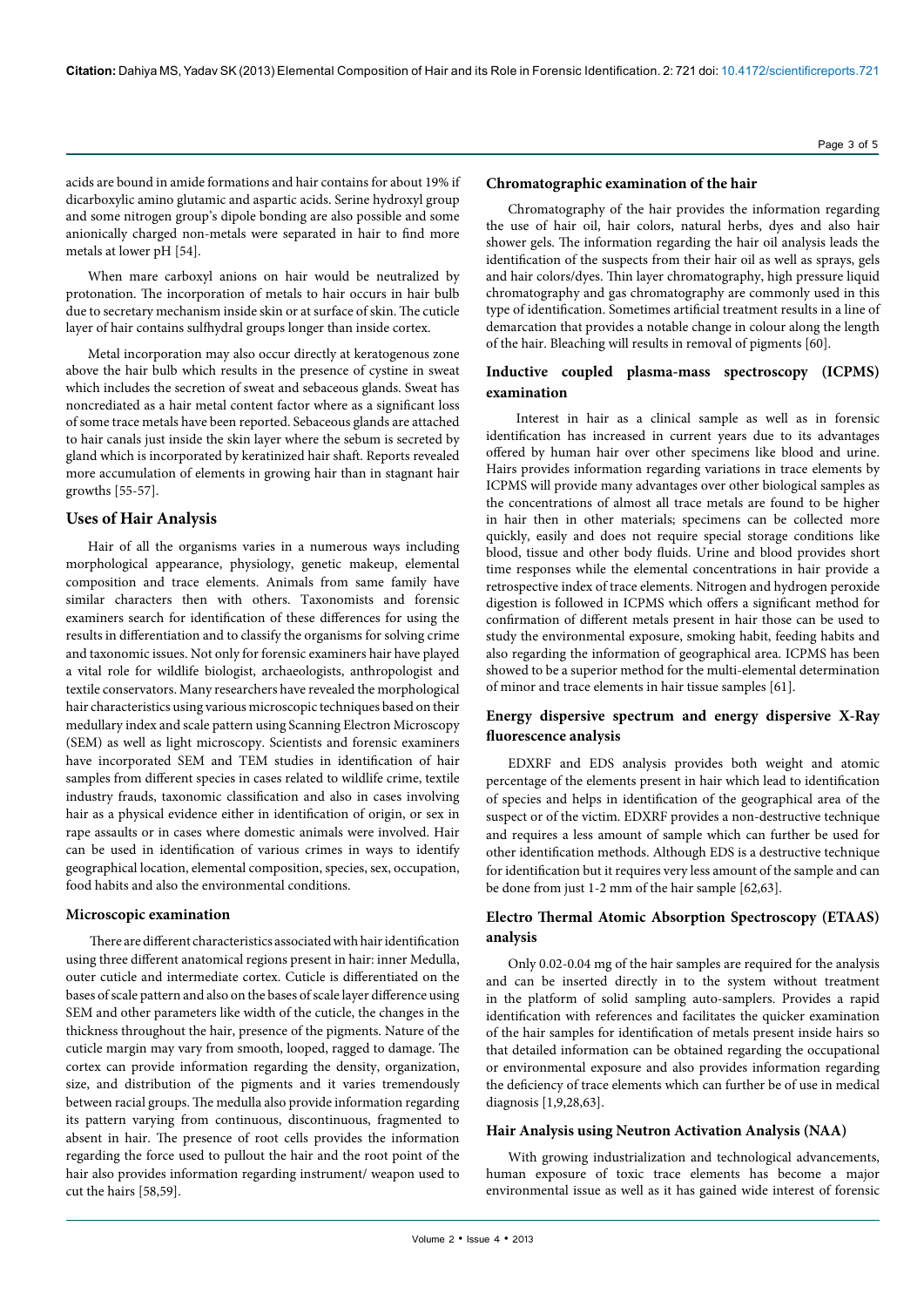**Citation:** Dahiya MS, Yadav SK (2013) Elemental Composition of Hair and its Role in Forensic Identification. 2: 721 doi: [10.4172/scientificreports.](http://www.ncbi.nlm.nih.gov/pubmed/7097202)721

investigator in identification for the cases related to acute and chronic metal toxicity. It is worldwide recognized that hair tissue serves as an accumulator for trace elements analysis and also play a vital role in criminal investigation by both types as clinical evidence in metal poisoning cases as well as in cases of occupational exposures. NAA provides a wide range of elements and is among quickest methods for hair elemental profiling [7,64,65].

#### **Use of Hair in The Diagnosis of Heavy Metal Poisoning**

Heavy metals are most frequently concerned in human poisoning includes lead mercury cadmium and arsenic and were in use since long time. Distant from their clinical symptoms, the effect on tissue and cellular level due to heavy metal poisoning, for example proteinuria due to mercury and basophilic stippling of erythrocytes in lead are useful in providing information as adjunctive evidence but because of uneven circulation of metals inside the body, the levels of these will varies in the blood and urine that is not sufficient to imitate the specific levels within the organ system. Notwithstanding this restriction, hair analysis is invasive and provides a large freedom in both humans as well as in animals and makes it an attractive alternative to both humans and animals for analysis of toxic metals [62-64,66].

## **Use of Hair as Bio Indicator**

Hair is useful bio-indicator to estimate exposure of the environmental trace elements because of its easy collection and trace element reflection from long exposure durations. Although trace elements are not only incorporated inside it due to endogenous uptake but also from exogenous materials such as soil, dust, water etc and can be used as a bio indicator to study the exposure of various trace as well as toxic elements. Hair is composed of keratin and main elemental component is sulfur which found to be uniformly distributed all over the hair but the metals present on the outer surface/ surface metals provide a significant demarcation regarding the environmental exposure of that element over hair and does not penetrate into the internal hair [13,27,67].

#### **DNA Analysis of Hairs**

The tools in molecular biology have enabled investigators to identify biological evidences at the DNA levels, both mitochondrial and nuclear DNA. Materials including hair, which contain nucleated cells can potentially be subjugated using nuclear DNA fingerprinting. For nuclear DNA typing hair must have sheath material to be flourishing. Unlike nuclear DNA mitochondrial DNA in maternally inherited and is not unique to individual. Therefore, mitochondrial DNA has gained its wide acceptability in identification of species and its applications in cases of wildlife crime and taxonomic identification due to its COI DNA barcode region [11]. Kolowski et al. (2004) conducted a research for the evaluation of the accurateness of short tandem repeat (STR) Deoxyribonucleic Acid examination and microscopic assessment. Pubic-hair samples of at least 50 hairs were experimented from 27 volunteers working within laboratory. Laboratory volunteers were used because of presence of their DNA within the laboratory database. Using these samples, a nonaligned five different sets of four hairs in each sample made by a third party for using them as questioned samples. in each questioned hair sample, two hairs were of anagen stage, or vigorously growing, stage. Control hair samples, five hairs have taken and mounted on glass slides for microscopy. From the root of hairs those were of anagen stage have been removed from remaining length and proceeded for the isolation of the nuclear DNA, and that extract was assessed using STR typing technology. Short tandem repeat (STR) analysis of the unknown hairs have been done and identified correctly for the source of all the three of the questioned hair samples [4,9-11].

## **Role of Hair in Identification of Geographical Area**

Many studies have been done by the researchers and revealed about the level of trace elements in hair reflected, the degree of ecological concentration like soil, water, food and metabolism. Higher concentrations of the elements in the environmental levels like soil, food intake, water and metabolism leads the individual for strong innate selection for tolerance of the elements. As ecological contaminants are of vital importance in forensic identification of cases where hair plays as key evidence in identification since last century.

The concentration of these elements varies between each geographical region which leads to different levels for accumulation of these elements in hairs. Animal hairs show significant variation in the concentration of these elements then humans due to their extended exposure to soil contaminants through feeds. In the current studies on forensic science, clinical and toxicological studies involve elemental analysis of hair with special reference to the identification of geographical region from hair elemental analysis. Felidae and have revealed clear significance of elemental concentrations in Felidae family of Gujarat state of India

#### **References**

- 1. [Cary TO \(2009\) Forensic Hair Comparison: Background Information for](http://www.fbi.gov/about-us/lab/forensic-science-communications/fsc/april2009/review/2009_04_review02.htm/)  [Interpretation Forensic Science Communications 11.](http://www.fbi.gov/about-us/lab/forensic-science-communications/fsc/april2009/review/2009_04_review02.htm/)
- 2. [Sahajpal V, Goyal SP, Raza R, Jayapal R \(2009\) Identification of mongoose](http://www.ncbi.nlm.nih.gov/pubmed/19839420)  [\(genus: Herpestes\) species from hair through band pattern studies using](http://www.ncbi.nlm.nih.gov/pubmed/19839420)  [discriminate functional analysis \(DFA\) and microscopic examination. Sci](http://www.ncbi.nlm.nih.gov/pubmed/19839420)  [Justice 49: 205-209.](http://www.ncbi.nlm.nih.gov/pubmed/19839420)
- 3. Goyal SP, Sahajpal V (2006) Microscopic hair characteristics: A tool for dealing wildlife offences in India. Annual meeting of the European Hair Research Society (EHRS) London, U.K: Imperial College.
- 4. [National Research Council \(1996\) The evaluation of forensic DNA evidence.](http://www.nap.edu/catalog.php?record_id=5141)  [Washington \(DC\): National AcademyPress.](http://www.nap.edu/catalog.php?record_id=5141)
- 5. Appleyard, HM (1960) Guide to the Identification of Animal Fibres. Wool Industries Research Association, Leeds, England: 188.
- 6. Forensic Science Research and Training Center (1985) Preliminary Report— Committee on Forensic Hair Comparison. FBI Laboratory, Quantico, Virginia.
- 7. Barnett PD, Ogle RR (1982) Probabilities and human hair comparison. J Forensic Sci 27: 272-278.
- 8. [McCrone WC \(1982\) Micro-analytical tools and techniques for the](http://eurekamag.com/research/005/893/micro-analytical-tools-techniques-characterization-comparison-diagnosis-particulate-trace-proof.php)  [characterization, comparison and identification of particulate \(trace\) evidence.](http://eurekamag.com/research/005/893/micro-analytical-tools-techniques-characterization-comparison-diagnosis-particulate-trace-proof.php)  [Microscope 30:105-117.](http://eurekamag.com/research/005/893/micro-analytical-tools-techniques-characterization-comparison-diagnosis-particulate-trace-proof.php)
- 9. [Bogenhagen, D, Clayton DA \(1974\) The Number of Mitochondrial](http://www.jbc.org/content/249/24/7991.short)  [Deoxyribonucleic Acid Genomes in Mouse L and Human HeLa Cells. Journal](http://www.jbc.org/content/249/24/7991.short)  [of Biological Chemistry 249: 7991-7995.](http://www.jbc.org/content/249/24/7991.short)
- 10. [Case JT, Wallace DC \(1981\) Maternal inheritance of mitochondrial DNA](http://www.ncbi.nlm.nih.gov/pubmed/6261411)  [polymorphisms in cultured human fibroblasts. Somatic Cell Genet 7: 103-108.](http://www.ncbi.nlm.nih.gov/pubmed/6261411)
- 11. [DiZinno JA, Wilson MR, Budowle B \(1999\) Typing of DNA derived from hairs.](http://books.google.co.in/books?hl=en&lr=&id=HL8pCcKq8eAC&oi=fnd&pg=PA155&dq=Typing+of+DNA+derived+from+hairs.+In:+Forensic+Examination+of+Hair.+&ots=pgof0I_-Aa&sig=Q8G72MShWq-Rc8aDDT0-OMEovBo#v=onepage&q=Typing%20of%20DNA%20derived%20from%20hairs.%20In%3A)  [In: Forensic Examination of Hair. Taylor & Francis, London, England: 155-173.](http://books.google.co.in/books?hl=en&lr=&id=HL8pCcKq8eAC&oi=fnd&pg=PA155&dq=Typing+of+DNA+derived+from+hairs.+In:+Forensic+Examination+of+Hair.+&ots=pgof0I_-Aa&sig=Q8G72MShWq-Rc8aDDT0-OMEovBo#v=onepage&q=Typing%20of%20DNA%20derived%20from%20hairs.%20In%3A)
- 12. Bisbing, RE (1982) The forensic identification and association of human hair. In: Forensic Science Handbook. Saferstein R, Ed. Prentice Hall, Englewood Cliffs, New Jersey: 184-221.
- 13. [Brown FM \(1942\) The microscopy of mammalian hair for anthropologists,](http://www.jstor.org/discover/10.2307/985006?uid=3737496&uid=2129&uid=2&uid=70&uid=4&sid=21102367530631)  [Proceedings of the American Philosophical Societ 85: 250.](http://www.jstor.org/discover/10.2307/985006?uid=3737496&uid=2129&uid=2&uid=70&uid=4&sid=21102367530631)
- 14. [Hausman LA \(1930\) Recent studies of hair structure relationships. The](http://adsabs.harvard.edu/abs/1930SciMo..30..258H)  Scientific Monthly 30: 258-277
- 15. [Gaudette BD \(1978\) Some further thoughts on Probabilities and human hair](https://www.zotero.org/groups/society_of_forensic_anthropologists_sofa_-_forensic_anthropology_bibliography/items/itemKey/C9QCN25M)  [comparisons. Journal of Forensic Sciences 23: 758–763.](https://www.zotero.org/groups/society_of_forensic_anthropologists_sofa_-_forensic_anthropology_bibliography/items/itemKey/C9QCN25M)